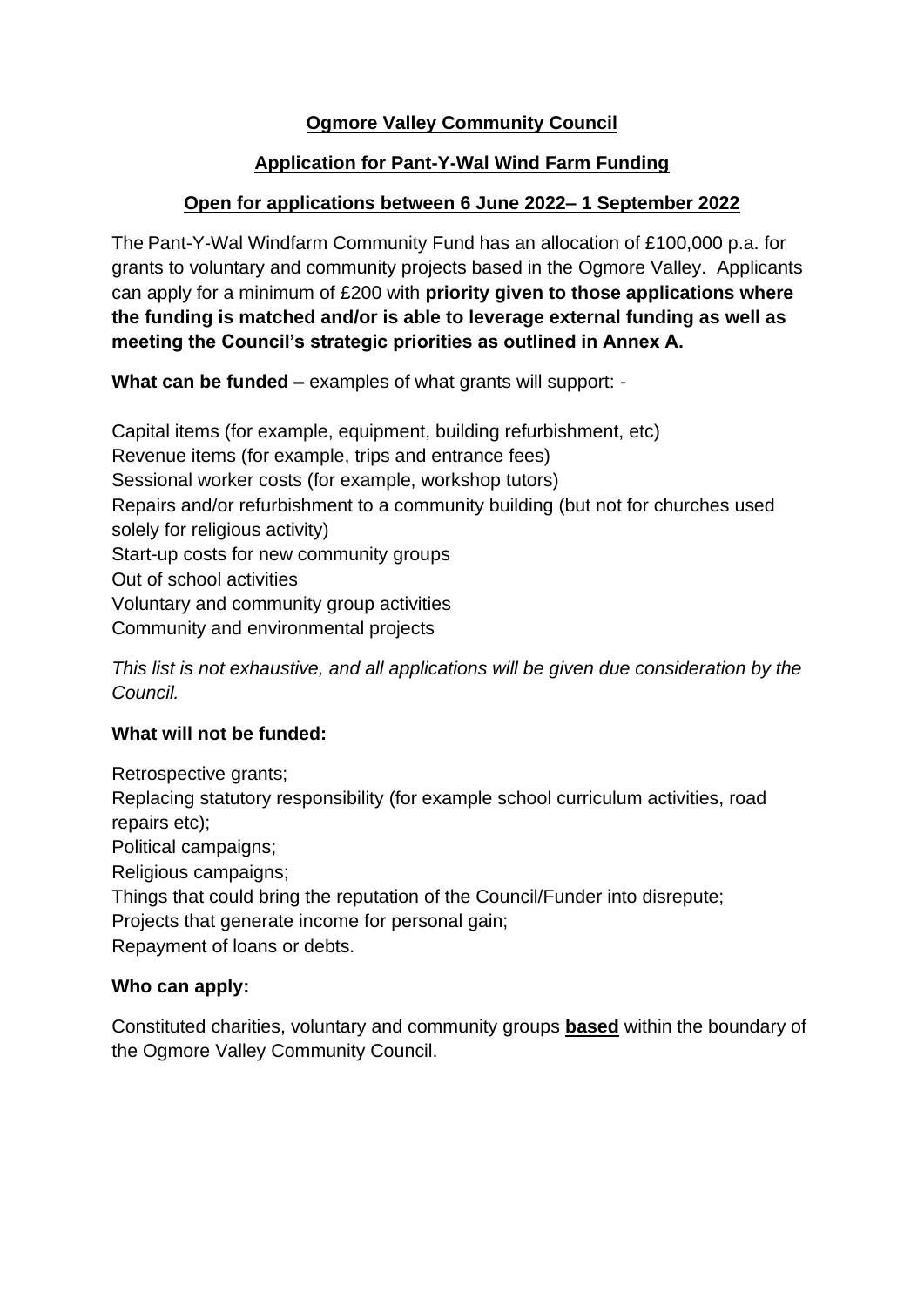## **The Ogmore Valley Community Council requires the following documents/information with the application:**

Constitution. Child Protection Policy/Vulnerable Adult Statement. Quotes for items required (or please demonstrate where costs have come from).

#### **Funding for projects**:

Any project applications must outline a plan and demonstrate a benefit for the community or outcomes that will derive from it.

Applications that include match funding and/or use the funding to leverage other external funding will be a priority for support.

Applications that support the Council's strategic priorities will also be a priority for support. The Council's strategic priorities are outlined in detail in Annex A

**Applicants that have received previous allocations from Pennant Walters should include a description of the schemes and the outcomes from previous spend.** 

#### **Information to include**:-

Evidence of community support. Area where the project is established/planned Scope of community access (children, disabilities, elderly etc.) Organisations must be able to demonstrate that the project will provide open access.

| Ogmore Valley Community Council – Application for Wind Farm Funding |  |  |  |  |
|---------------------------------------------------------------------|--|--|--|--|
| Name of<br>Organisation:                                            |  |  |  |  |
| Name of contact:                                                    |  |  |  |  |
| <b>Address of Contact:</b>                                          |  |  |  |  |
|                                                                     |  |  |  |  |
| <b>Email Address:</b>                                               |  |  |  |  |
| <b>Contact Number:</b>                                              |  |  |  |  |
| If your organisation<br>has received previous                       |  |  |  |  |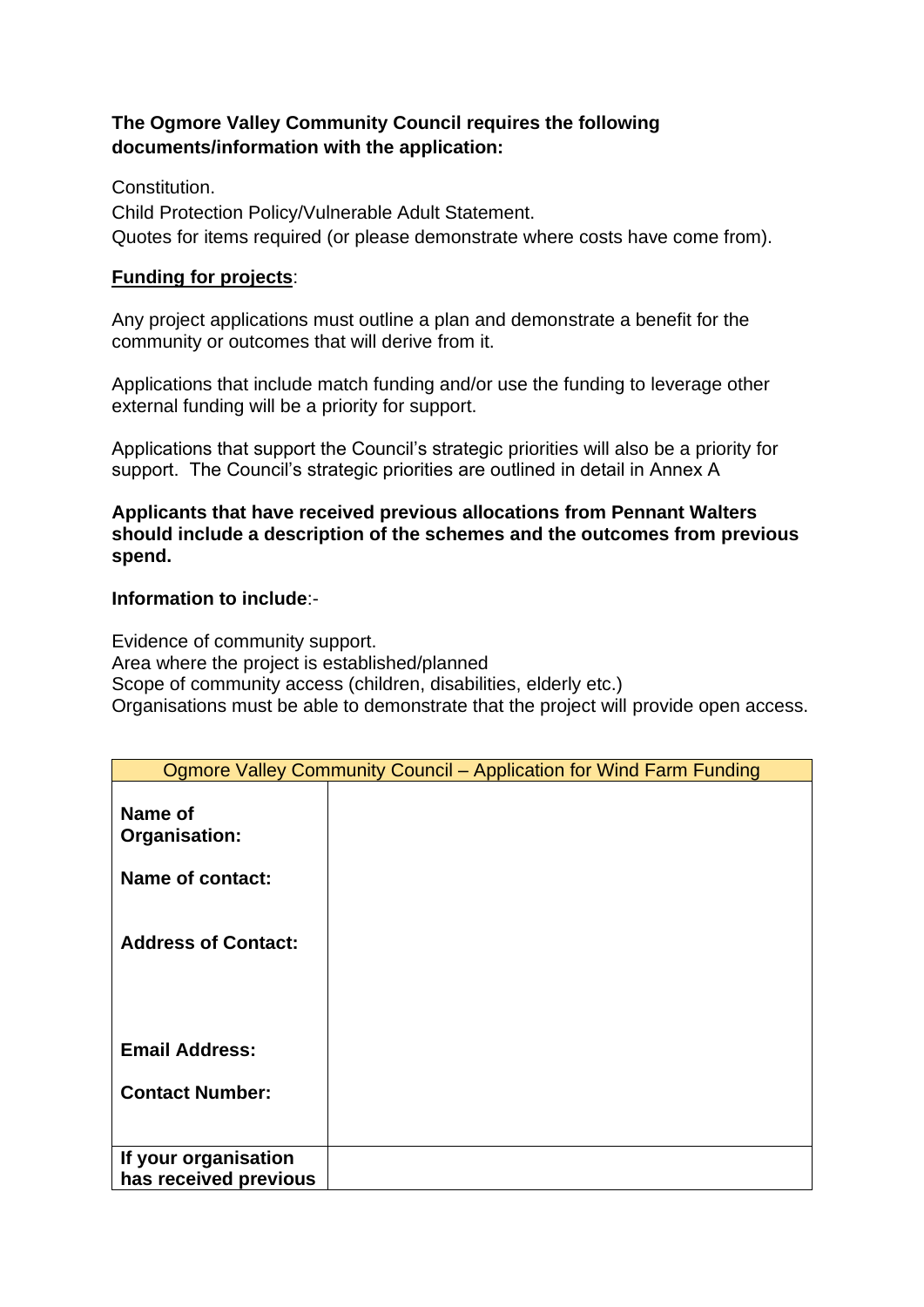| <b>Funding from Pennant</b><br><b>Walters please outline</b><br>how the funds were<br>spend and what the<br>outcomes both<br>positive and negative<br>were from the<br>supported projects.<br>Describe your<br>plan/project and how<br>it impacts on the<br><b>Community Council's</b><br>strategic priorities as |  |
|-------------------------------------------------------------------------------------------------------------------------------------------------------------------------------------------------------------------------------------------------------------------------------------------------------------------|--|
| outlined in Annex A<br>and including:-                                                                                                                                                                                                                                                                            |  |
| Community<br>$\bullet$<br>buildings & facilities<br>Environmental and<br>$\bullet$<br>neighbourhood<br>projects<br>Sports and<br>$\bullet$<br>recreation facilities<br>Heritage and<br>$\bullet$<br>cultural initiatives<br>Healthy food<br>$\bullet$<br>projects.                                                |  |
| Employment<br>$\bullet$<br>support projects<br>Education & training<br>$\bullet$<br>initiatives<br>Home energy<br>$\bullet$<br>efficiency projects<br><b>Tourism business</b><br>$\bullet$<br>initiatives                                                                                                         |  |
| Who will the project<br>benefit in the valley?<br><b>Annex A has further</b><br>information but<br>includes:-                                                                                                                                                                                                     |  |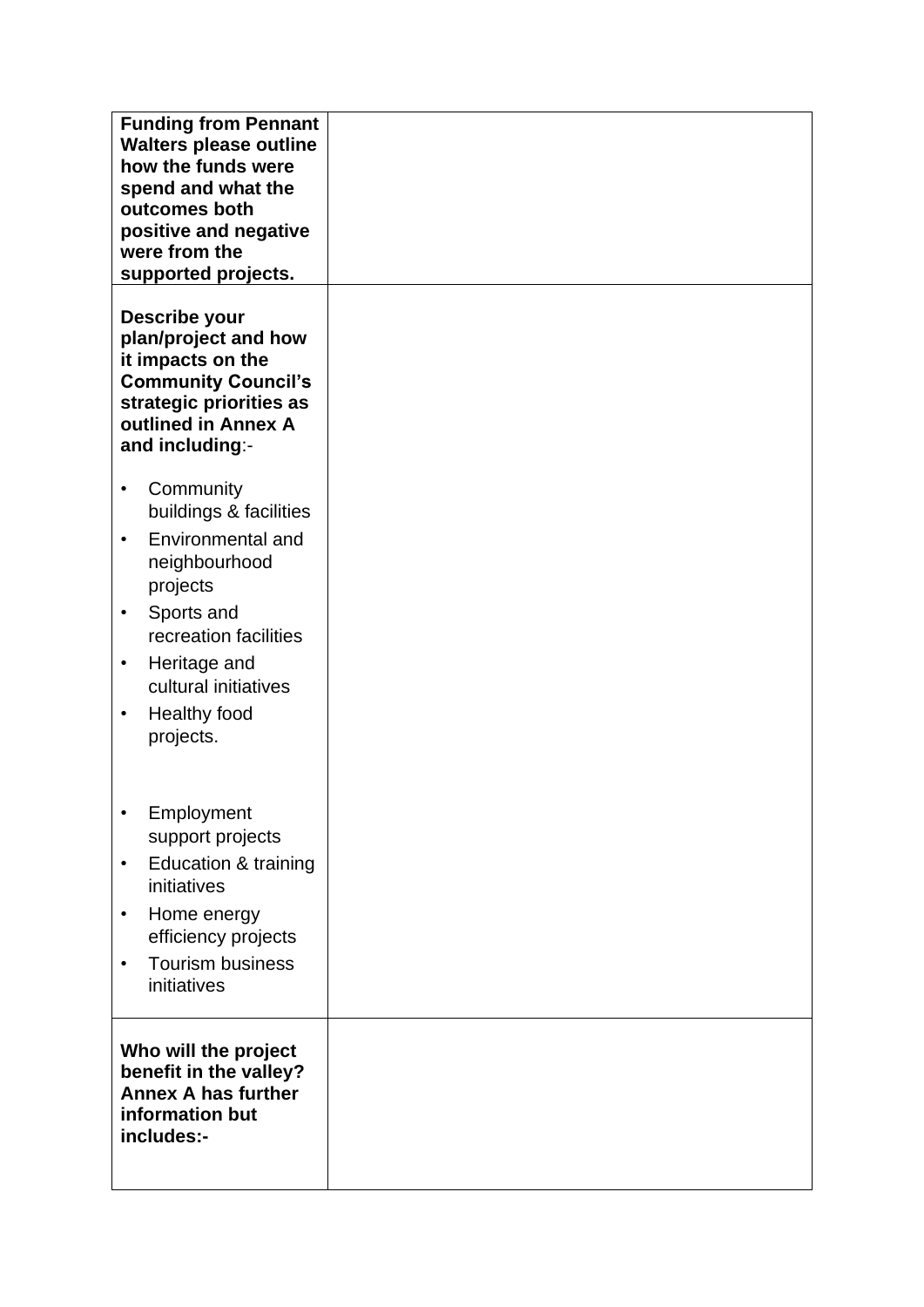| Older people<br>$\bullet$        |  |
|----------------------------------|--|
| Younger people<br>$\bullet$      |  |
| Families with<br>$\bullet$       |  |
| younger children                 |  |
| People and children<br>$\bullet$ |  |
| with disabilities                |  |
| Carers and young<br>$\bullet$    |  |
| carers.                          |  |
| People and young<br>$\bullet$    |  |
| people with mental               |  |
| health issues                    |  |
| People affected by<br>$\bullet$  |  |
| dependency and<br>addiction.     |  |
|                                  |  |
|                                  |  |
|                                  |  |
|                                  |  |
|                                  |  |
| <b>Additional Information</b>    |  |
| (If required)                    |  |
|                                  |  |
|                                  |  |
|                                  |  |
|                                  |  |
|                                  |  |
|                                  |  |
|                                  |  |
|                                  |  |
|                                  |  |
|                                  |  |

| <b>Breakdown of Costs</b> |      |                                      |                                             |  |  |  |
|---------------------------|------|--------------------------------------|---------------------------------------------|--|--|--|
| Item                      | Cost | Amount<br>requested from<br>windfarm | Match funding<br>Secured (if<br>applicable) |  |  |  |
|                           |      |                                      |                                             |  |  |  |
|                           |      |                                      |                                             |  |  |  |
|                           |      |                                      |                                             |  |  |  |
|                           |      |                                      |                                             |  |  |  |
|                           |      |                                      |                                             |  |  |  |
|                           |      |                                      |                                             |  |  |  |
|                           |      |                                      |                                             |  |  |  |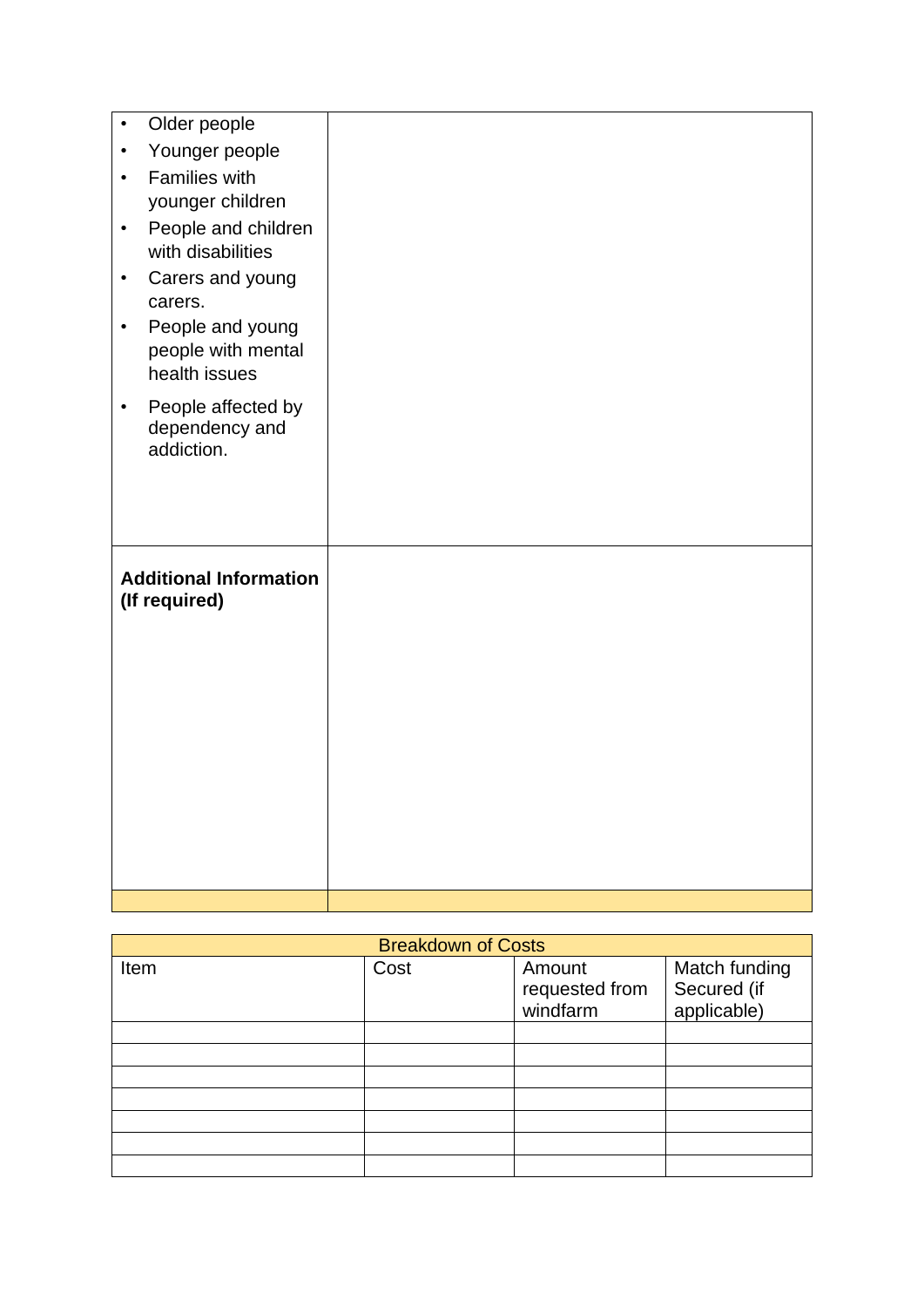| Total: |  |  |
|--------|--|--|

Applications to:

Scott Allin – Clerk to Ogmore Valley Community Council:

E: [ogmorevalleyccl2018@gmail.com](mailto:ogmorevalleyccl2018@gmail.com) and [Scottallin495@gmail.com](mailto:Scottallin495@gmail.com)

T: 07872 376092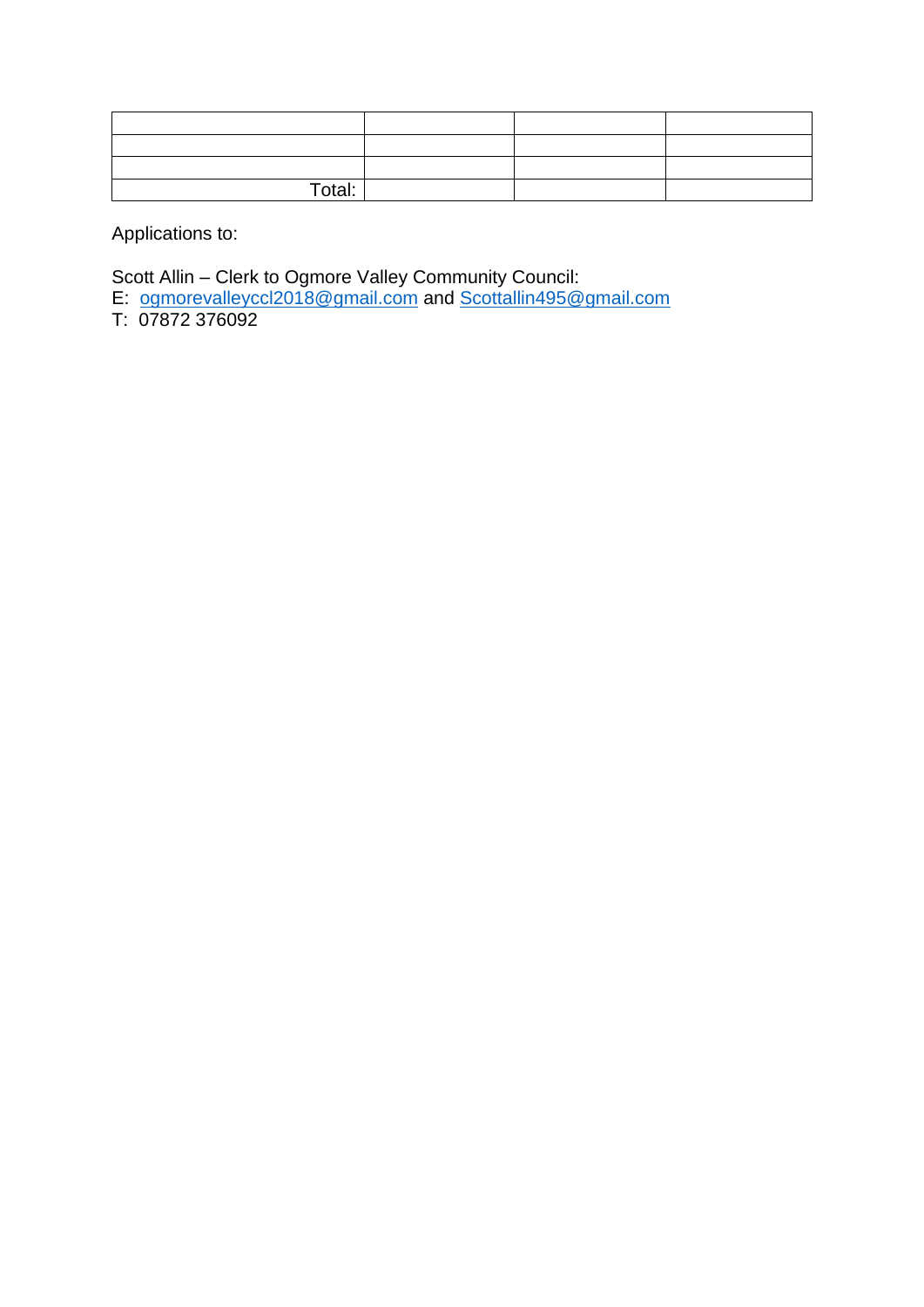**Annex A**

#### **Ogmore Vallley Community Council's Strategic Priorites**



The diagram above shows the Council's Strategy with an over-arching theme that is concerned with **Health & Wellbeing**. By putting health & wellbeing at the heart of the Strategy there is an acknowledgement that the Community Council can and will play a lead role in helping its residents recover from the impact of the coronavirus pandemic, the main current issue identified in the Community Survey. This theme also links strongly with an important local strategy - the Bridgend Public Services Board Well-being Plan 2018, which is in turn tied into the Welsh Government's flagship legislation the Wellbeing of Future Generations (Wales) Act 2015.

Central to the delivery of health & wellbeing outcomes will be Council support for five broad types of projects and initiatives that address primary priorities concerned with:

• **Community buildings & facilities** – the centres and hubs that host a wide range of services for key target groups including most especially: older people, younger people, families with young children, people with disabilities, people mental health problems, carers of all ages.